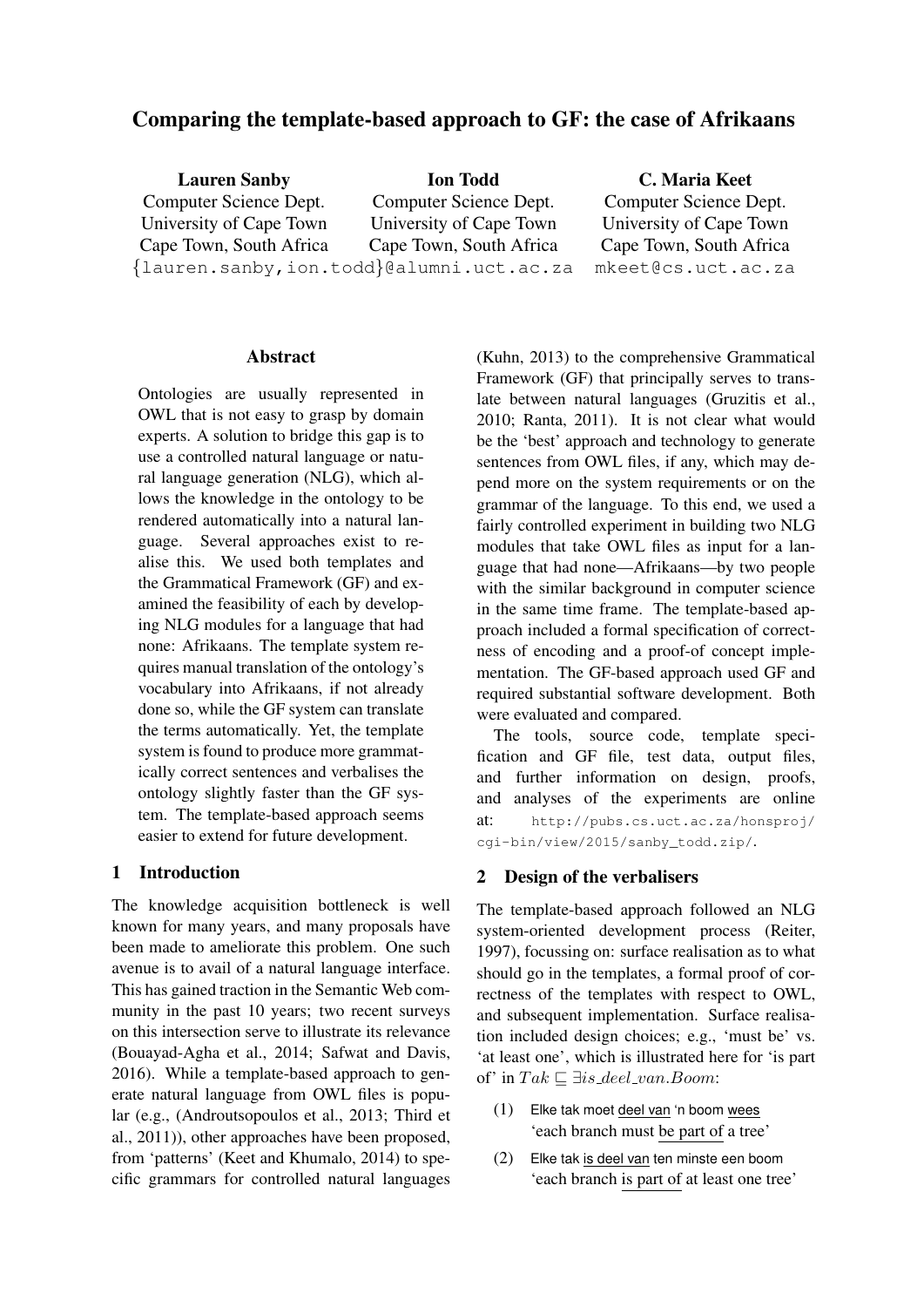noting that the second option is easier in a template-based approach, because then the name of the OWL object property can be used directly in the template rather than requiring additional string and verb processing.

GF is a functional programming language that has an abstract grammar as an intermediate language and a concrete grammar that defines how components should be put together in a sentence (Ranta, 2011). The latter is language-dependent and thus needs to be changed when adding a new language (e.g., (Angelov and Ranta, 2009)). GF has an Afrikaans library, but it needed to be extended so as to create the specific grammar files needed for verbalising OWL 2 DL ontologies in Afrikaans. The GF system also required software development for GF↔OWL file interaction, resulting in the architecture depicted in Fig. 1.



Figure 1: Architecture diagram for the GF approach. Preprocessing focuses on 'normalising' names from different ontologies, such as the property names *is-part-of* and *isPartOf*.

Let us illustrate the comparison of the declarative components with OWL's disjoint classes axiom. The template is specified in XML as follows:

```
<Constraint type="Disjoint">
   <Text>'n</Text>
      <Object index="0"/>
   <Text>is nie 'n</Text>
      <Object index="1"/>
   <Text>nie</Text>
</Constraint>
```
and the corresponding GF concrete grammar as:

```
DisjointClasses x y ={s="'n "++x.s++\bar{ }"is nie 'n"
        ++y.s++"nie"};
```
Then, with the first object index, or x, being, say, *Dier* 'animal' and the second one (y) *Plant* 'plant', then the sentence 'n dier is nie 'n plant nie 'an animal is not a plant' is generated. These tem-

plates and GF concrete grammar have been specified for most OWL 2 DL language features (see online material).

## 3 Verbalisations compared

Six ontologies were verbalised in Afrikaans. Due to space limitations, we only include here a selection of a range of types of axioms to illustrate the output and compare the two; the observations hold equally for the other axioms of the same type and across ontologies. The wine ontology is used, as that is an important subject domain in the Western Cape where Afrikaans is spoken widely.

Taxonomic subsumption of named classes for, e.g., *Chianti*  $\sqsubseteq$  *ItalianWine* 'Chianti is an italian wine' is verbalised as:

```
T: Elke Chianti is 'n ItalianWyn.
G: elke [Chianti] is [ItalianWyn]
```
where G (GF-based) misses the indeterminate article 'n that T (template-based) correctly has. Equivalent classes for 'Sweet wine is wine and has sugar with value sweet' are verbalised as:

- T: Elke SoetWyn (is Wyn en het suiker ten minste een Soet)
- G: 'n [SoetWyn] is [Wyn] en [HetSuiker] [Soet]

The ontology is ambiguous in this regard due to the use of "value", and therewith making it unclear whether *ten minste een* 'at least one' is the the best. A class expression with a disjunction or a one-of construct uses *of* 'or' in both cases, illustrated here with a one-of in  $Zin fandel \subseteq$ ∀hasFlavor.{Strong, Moderate} 'Each Zinfandel has flavour only strong or moderate':

- T: Elke Zinfandel het net geur Gematig of Sterk
- G: elke [Zinfandel] is iets wat [Gematig] of [Sterk] [HetGeur]

noting that T's *net* 'only' is more precise with respect to the universal quantification in the axiom it verbalises and G's hetGeur 'has flavour' is in the wrong place. Disjointness is correct in both cases, as in, e.g., LateHarvest  $\subseteq \neg EarlyHarvest$ 'Late harvest is not an early harvest':

```
T: 'n Laatoes is nie 'n VroeeOes nie.
G: 'n [Laatoes] is nie 'n [VroeeOes]
   nie
```
Object property range has valid alternatives; e.g., 'has sugar has as range wine sugar':

T: Iets het net suiker WynSuiker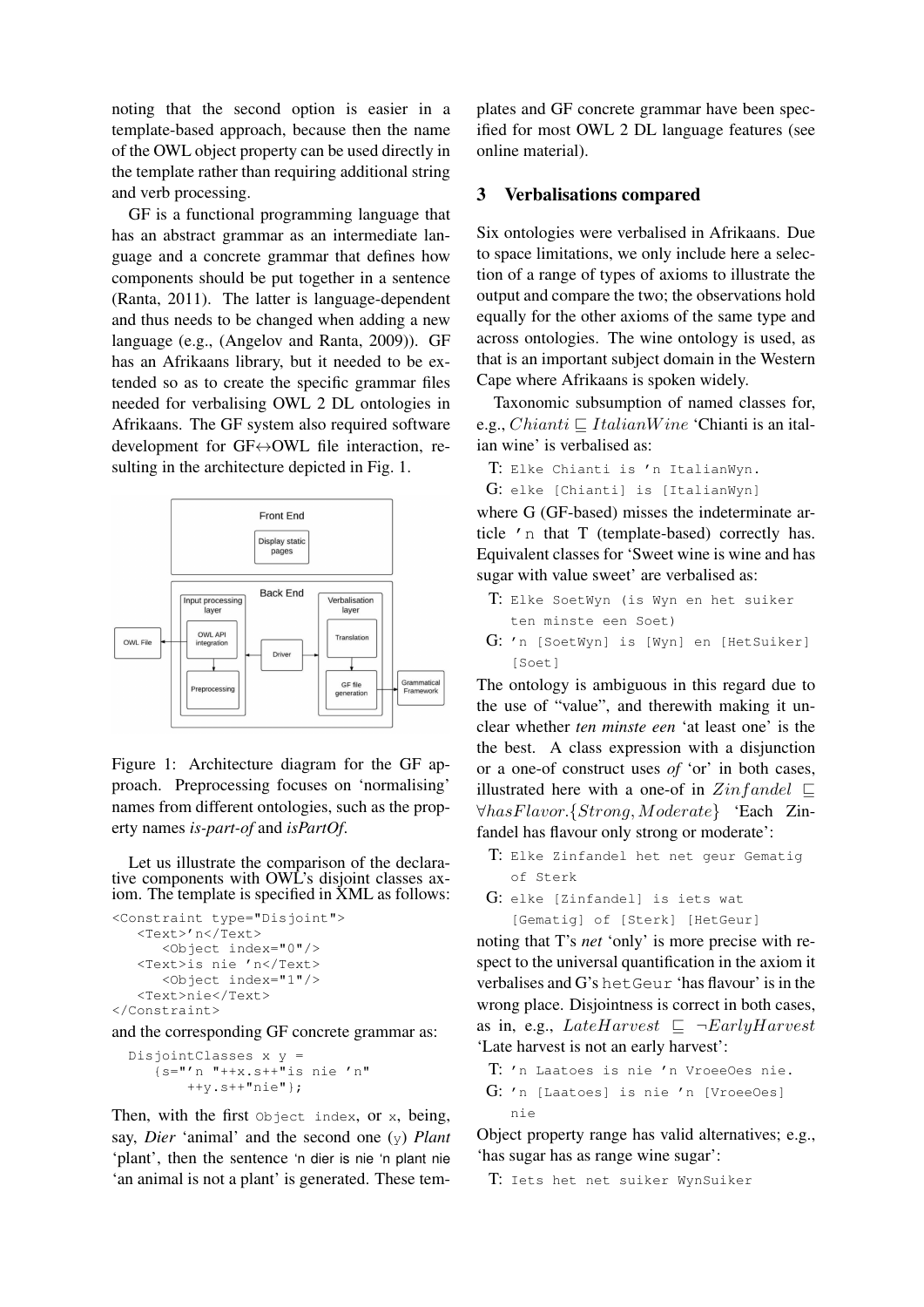G: Elke ding wat is [HetSuiker] , is [WynSuiker]

Inverse object properties also has two valid alternatives, although T is easier to read thanks to the shorthand *teenoorgestelde* 'opposite/inverse', as in, e.g., 'made from grape is inverse of made into wine':

- T: "gemaak in wyn" is die teenoorgestelde van "is gemaak van druiwe" (As X gemaak in wyn Y; Y is gemaak van druiwe X.).
- G: As X [GemaakInWyn] Y dan Y [IsGemaakVanDruiwe] X. As X [IsGemaakVanDruiwe] Y dan Y [GemaakInWyn] X.

The verbalisation of a functional property is correct and understandable, respectively, although they ignores whether a domain was declared, which was 'wine' in 'Each thing has color at most one wine color':

```
T: Elke objek kan net een kleur hê.
G: Elke ding het een [HetKleur]
```
The templates cover object property characteristics better; e.g., with *oorganklike* 'transitive' in T, where G misses the implication, and G does not have a verbalisation for symmetric.

ABox assertions are correct in both approaches as well, although the template-based one is again more readable also for different individuals, like in 'OffDry, dry, and sweet are all different', for *almal* 'all [of them]' fits with a sequence of more than two items compared:

T: AfDroe en Droe en Soet is almal verskillend. G: [AfDroe] , [Droe] en [Soet] is al

verskillende The verbalisation of object subproperty was incorrect in both cases. G verbalised it as symmetric, whereas T stringed the two verbalised parts of the axiom together in the wrong order. Notwithstanding, we include it here, because it demonstrates that referring expressions were incorporated correctly, indicated with *dit* 'it':

T: As iets het wyn descriptor, dit het suiker.

(which ought to have read 'if something has sugar then it has a wine descriptor'). Data properties were not included in the GF-based approach, but were in the template-based approach, which contributes to the difference in number of axioms verbalised (see Table 1). As the template-based approach took less time to develop, this freed up time to make the sentence more natural languagelike, such as addressing the capitalisation and changing the object property names from, e.g., IsGemaakVanDruiwe 'madeFromGrape' (as in the wine ontology) to is gemaak van druiwe.

## 4 Evaluation

We conducted two experiments with the proof-ofconcept software to compare the two approaches.

### 4.1 Experiment set-up

The template and GF-based programs were tested using six OWL ontologies. Measures such a number of axioms verbalised and time taken were collected. In addition, a general comprehensibility of the verbalisation evaluation was conducted with a human domain expert who is an Afrikaans mother tongue speaker. The six sets of sentences were assigned a quality category on a 5-point Likert scale: 1. Incomprehensible; 2. Almost completely incomprehensible; 3. Somewhat understandable; 4. Understandable but obvious errors; 5. Easy to understand no obvious errors.

### 4.2 Results and Discussion

Table 1 includes the main quantitative results. Although the template program does not have 100% coverage for any of the ontologies, the only missing axioms are those that are explicitly ignored (data types, keys, universal class and property). The "sentences written" column shows that there is a difference in number of sentences generated for all the ontologies for that reason, whose detailed analysis is included in the online supplementary material.

The evaluation of the sentence quality is shown in Table 2. The quality of the template-based approach is higher on average, though not statistically significantly (Mann-Whitney, p=0.12852). This is mainly because more time was available to refine the templates than GF's concrete grammar.

As can be seen in Table 1, the template-based approach outperformed the GF-based approach on almost all measured metrics. It should be noted, however, that the GF-based approach includes also a translation module and generates the GF files dynamically. Also the GF↔OWL file interaction took extra time to develop, taking away time to refine the GF-based verbalisations. The on-the-fly translation takes more time to compute the results